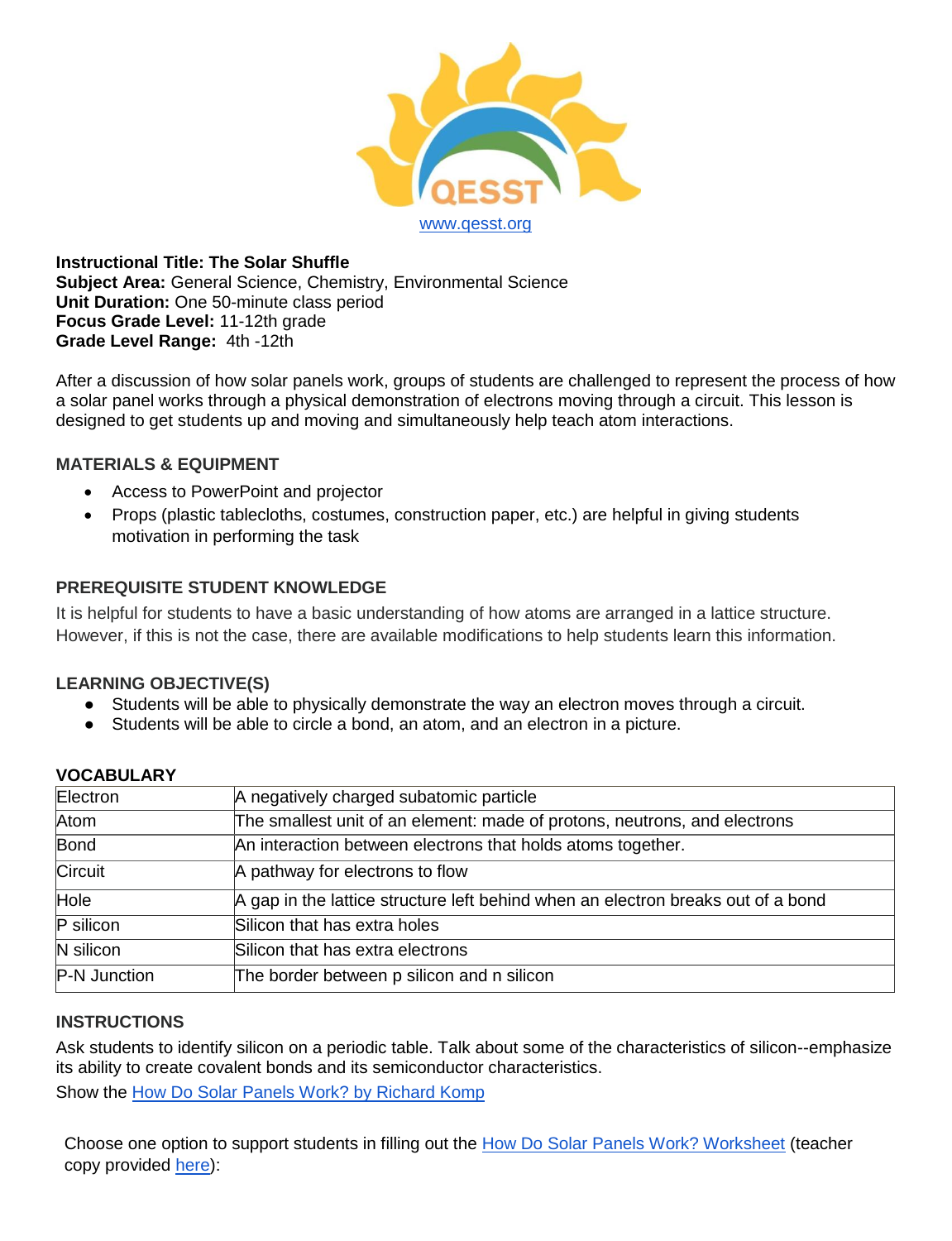- Option 1: Lecture using the [How Do Solar Panels Work? PowerPoint](https://docs.google.com/presentation/d/1CTeuQW1GAhcCWUBDVsBNw9EUKmjJ4Yzt1KKkpgzWv24/edit?usp=sharing) as students answer questions
- Option 2: Use Kahoot to review the introduction to how solar panels work. Follow up with the worksheet to ensure that the students have the information written down as they work.
- Option 3: Give the students a short lecture, using the worksheet to guide students.
- Option 4: Give the students the worksheet and ask them to do research to fill it out on their own. Much of the worksheet should be recall from the video, but they would need to do some research to complete all the questions. If you choose option 3, you can assign the research as homework.

Then:

- Ask students to create a kinesthetic demonstration of how a solar panel works. This demonstration will help students remember how a solar panel works in a circuit and relate their world to a microscopic scale. Their demonstrations could be a dance, a series of hand movements, or small skit.
- If appropriate, have students do the demonstration in class. However, some students may feel more comfortable recording it and sending it to you.

At any point, the teacher could give a short lecture on how solar panels work. The following structure might be useful for organizing this lecture:

[https://docs.google.com/document/d/1ytHGpbrlXpmsGrCoxOgwGweAhFRMsXru\\_SsTn2\\_eThE/edit?usp=sharing](https://docs.google.com/document/d/1ytHGpbrlXpmsGrCoxOgwGweAhFRMsXru_SsTn2_eThE/edit?usp=sharing)

## **ASSESSMENT**

### **Pre-Assessment**

• Teachers can use the introductory discussion about silicon as an assessment of the knowledge that students already have about how solar panels work.

### **Formative Assessment**

● The worksheet serves as a formative assessment in order to monitor progress as students work.

### **Summative Assessment**

● The kinesthetic demonstration serves as a summative assessment. Students need to be able to explain how the steps of their demonstration explain how solar panels work. See the How Do Solar Panels Work? Rubric to evaluate student understanding.

## **EXTENDED EXPERIENCES**

Instead of a kinesthetic demonstration, you could choose to have students write stories, create comics, or even write songs about how solar panels work.

An alternative assessment could be to have your students create board games that teach each other how solar energy works, and what role solar energy has in society. See [The Board Game Project](https://docs.google.com/document/d/1c3Zar-GxnF15h2uE0jzGthvq2fFG7Z-u-ykSQcJsOhM/edit?usp=sharing) for a rubric and accompanying questions that will assist your students in their game creation. You will likely need 2-3 days for game creation if you use this as an assessment, and 5-6 days for game creation if you give your students less prerequisite knowledge and use it as a research project.

## **Next Generation Science Standard(s)**

- *HS-ESS3-4. Evaluate or refine a technological solution that reduces impacts of human activities on natural systems.*
- Constructing Explanations and Designing Solutions
- Systems and System Models

### **References**

Komp, Richard. "How Do Solar Panels Work? - Richard Komp." YouTube, TEDEducation, 5 Jan. 2016, [www.youtube.com/watch?v=xKxrkht7CpY](http://www.youtube.com/watch?v=xKxrkht7CpY)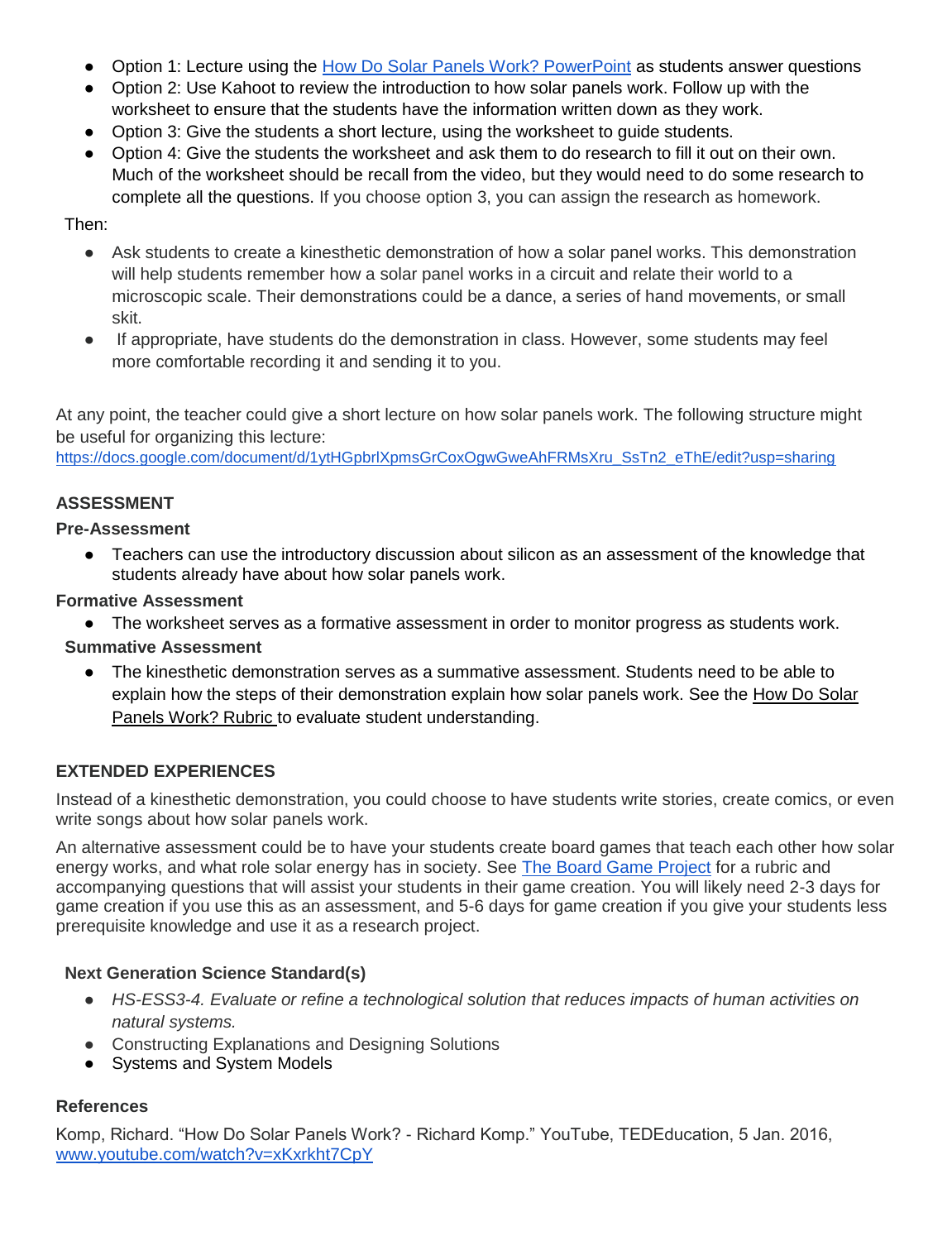# **How Do Solar Panels Work?**

1. Sunlight is a type of \_\_\_\_\_\_\_\_\_\_\_\_\_\_\_\_\_\_\_\_\_\_\_ that comes to Earth in energy packages called \_\_\_\_\_\_\_. \_\_\_\_\_\_\_\_\_\_\_ appear to us as different colors because they have

have more energy, while \_\_\_\_\_\_\_\_\_\_\_ have less energy. Draw a red photon and a blue photon.

\_\_\_\_\_\_\_\_\_\_\_\_\_\_\_\_\_\_\_\_\_\_\_\_\_\_\_\_\_\_\_\_\_\_\_\_\_\_\_\_\_\_\_\_\_\_\_\_\_\_\_\_\_\_. \_\_\_\_\_\_\_\_\_\_\_\_\_\_

- 2. Most solar panels are made of \_\_\_\_\_\_\_\_, which is a \_\_\_\_\_\_\_. A \_\_\_\_\_\_\_\_\_\_\_\_\_\_\_\_ carries energy better than an \_\_\_\_\_\_\_\_\_\_\_\_\_\_\_\_ like \_\_\_\_\_\_\_\_\_\_\_\_\_\_\_\_\_\_\_, but worse than a \_\_\_\_\_\_\_\_\_\_\_\_ like \_\_\_\_\_\_\_\_\_\_\_. \_\_\_\_\_\_\_\_\_\_\_\_ in solar panels is organized in a lattice. Draw a lattice of silicon below. Label the bonds on the lattice. Label the electrons in the bond.
- 3. When the electrons are not excited, each is joined with the hole in a bond. There are two types of silicon: \_\_-type and \_\_-type. \_\_-type silicon has \_\_\_\_\_\_\_\_ in it, which means that it has extra \_\_\_\_\_\_\_ and is \_\_\_\_\_\_\_\_\_. \_\_\_-type silicon has \_\_\_\_\_\_\_\_\_\_\_\_\_\_\_\_ in it, which has extra \_\_\_\_\_\_\_\_\_\_ and is \_\_\_\_\_\_\_\_\_\_. The process of adding boron or phosphorus is called\_\_\_\_\_\_\_\_\_\_\_\_\_\_\_\_. Draw how the p-type and n-type silicon are layered in the silicon.
- 4. When a photon from the sun transfers its energy to an electron (which is called "exciting" an electron), it \_\_\_\_\_\_\_\_\_\_\_\_\_\_\_\_\_\_\_\_\_\_\_\_\_\_\_\_\_\_\_\_\_\_\_\_\_\_\_\_\_\_\_\_\_\_\_\_\_\_\_\_\_.The high energy electron exits from the silicon and flows through the and the and then leaves the panel and goes into the and the Draw a solar cell and label the busbar and finger. In the circuit, the energetic electron powers appliances like \_\_\_\_\_\_\_\_\_\_\_\_\_\_\_\_\_\_\_\_\_\_\_\_\_\_\_. As it does this, it \_\_\_\_\_\_\_\_\_\_\_\_.
- 5. The <u>energy</u> electron returns to the solar panel and joins together with a <u>second</u> to create a bond in the \_\_\_\_\_\_\_\_\_\_\_\_\_\_\_\_. Draw a circuit and show the electron travelling through the circuit from the N-type silicon through the circuit (put a light bulb in the circuit) to the P-type silicon.